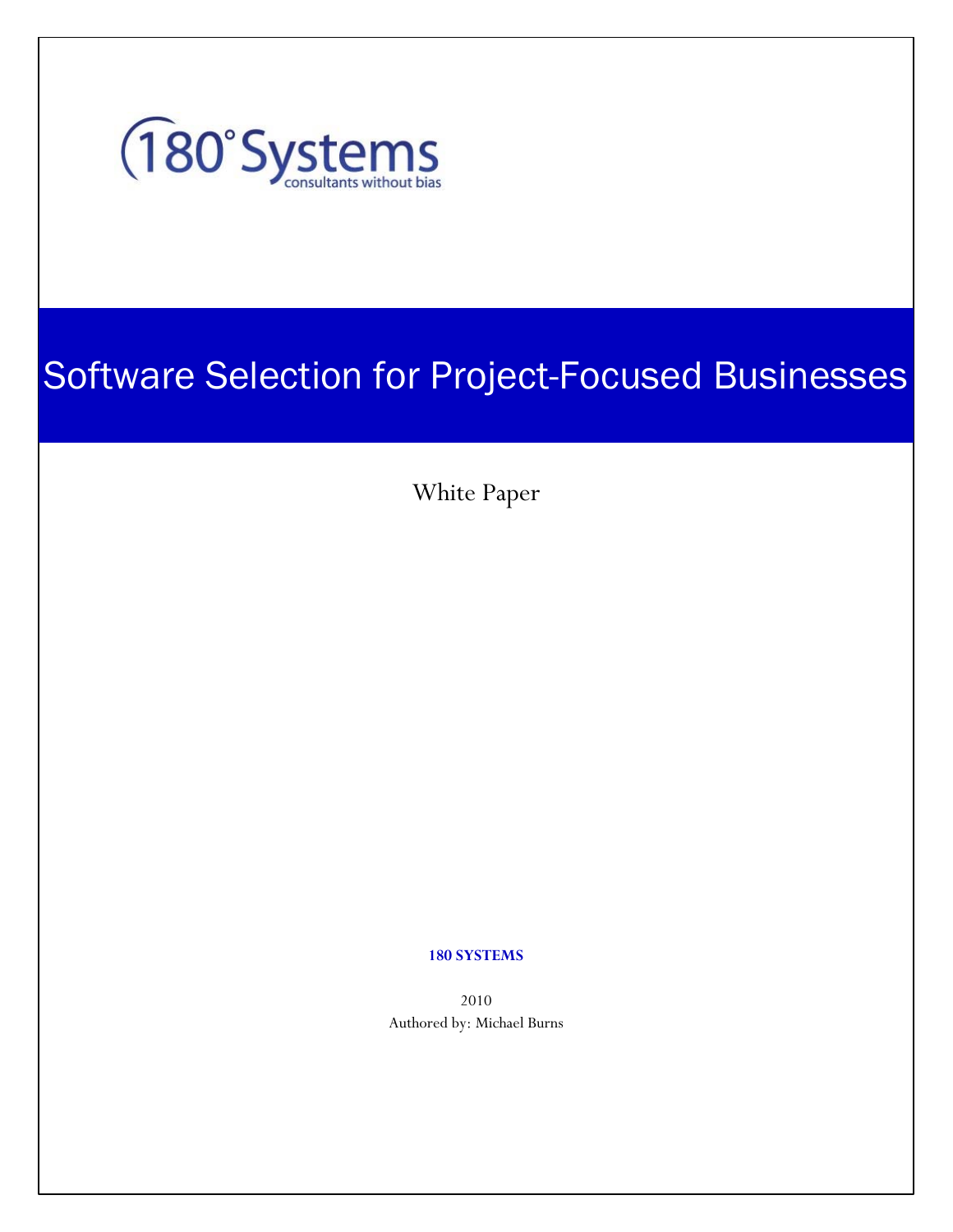## Software Selection for Project-Focused Businesses

### White Paper

Business software systems are similar when it comes to basic functionality, but you need to look under the hood for the functionality specific to project--focused businesses (PFBs). This white paper will discuss the major functional differentiators of a PFB system as well as other criteria to consider when making a vendor selection decision. These additional factors include the implementation process, vendor viability, technology, product support, user groups, and costs.

#### Key Functional Differentiators

It is not possible to identify all key functional differentiators of a true PFB software system as there are too many, and they can vary by type of PFB and size of company. However, below are examples of some of the critical functionality required by a PFB:

- 1. **Customer Relationship Management (CRM)**. Many PFBs require CRM tools that facilitate converting leads into clients as well as providing full visibility of all relationships that could potentially influence conversion rates. Another very important feature is the ability to integrate the CRM system to Microsoft Outlook, so contacts, meetings, and emails can be tracked and synched up between systems.
- 2. **Estimating.** Estimating includes not only the tools to generate the estimate but also to optionally include the data in forecasting and project planning.
- 3. **Project management**. Project managers should be able to indicate estimated time to complete and require real-time visibility on project status and profitability. Management should be able to analyze projects across multiple dimensions such as office, service line or manager. Staff should also be able to indicate when activities are complete which should trigger billing or other dependent activities.
- 4. **Resource management**. Resource management includes tracking skills, certifications, and availability by employee to facilitate allocation of resources to projects.
- 5. **Project Scheduling**. Scheduling should either provide similar functionality to software such as Microsoft Project or have tight two-way integration.
- 6. **Timesheets**. Timesheets need to be fast and easy so that they do not cause already busy staff to complain about the work to complete them. Timesheets should be web-enabled, capable of being entered offline and synchronized to the main system and support access and entry by mobile devices.
- 7. **Expense reporting.** Expense reporting should include rules such as maximums and automated transfer to projects, to billing when chargeable with optional markups and to payroll or accounts payable for employee reimbursement.
- 8. **Billing**. The system should support multiple methods including time and materials, fixed fee, percent complete and milestone billing. Other functionality includes a flexible employee rate table, the ability to present the bill in detail or in summary as well as being able to format it without resorting to an external program such Microsoft Word.

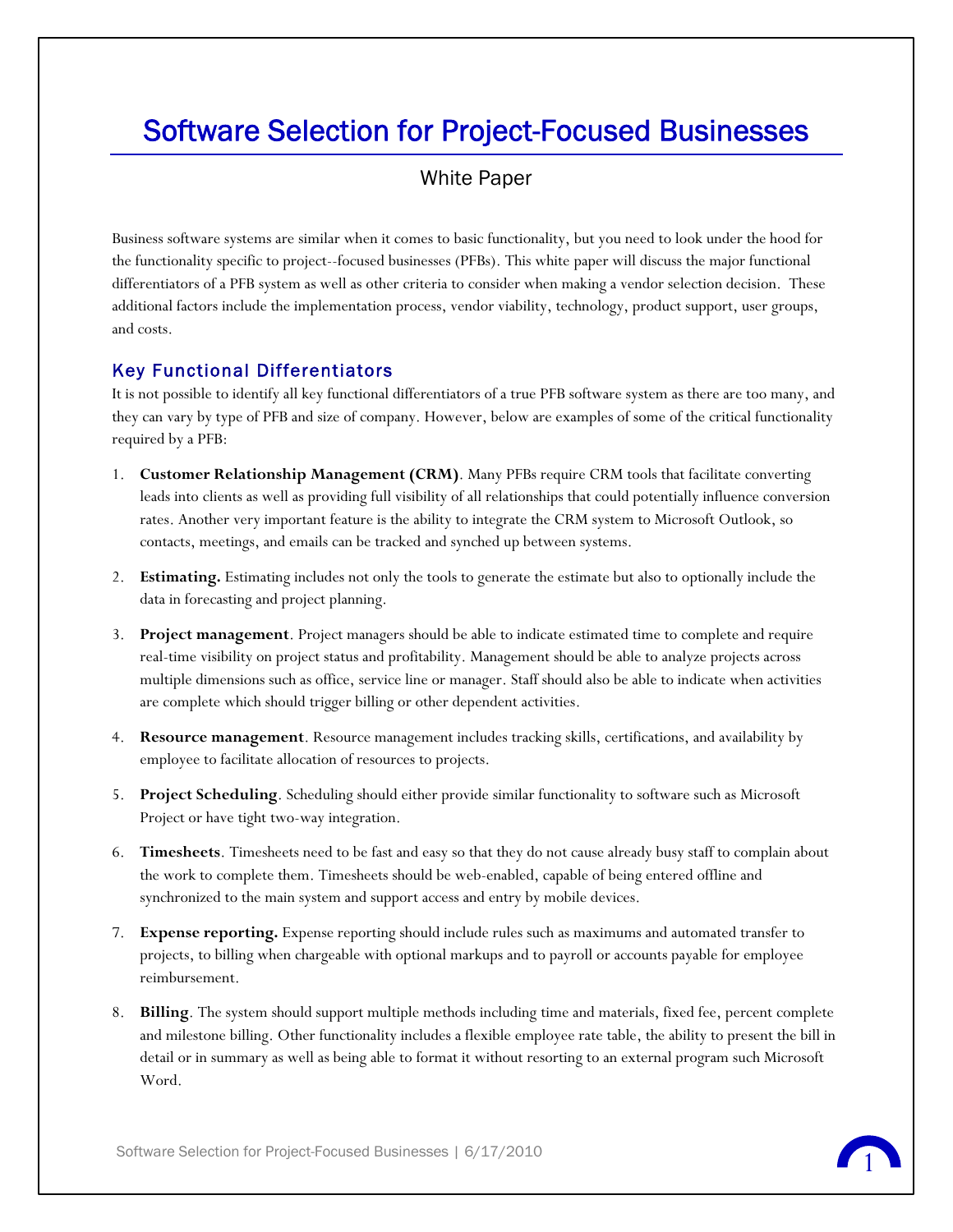- 9. **Budgeting and Forecasting**. Budgeting and forecasting for PFBs is based on the data in the HR and/or Resource Management system, and opportunities from CRM and existing projects. It also requires algorithms that are specific to PFBs such as anticipated employee utilization rates.
- 10. **Business Intelligence**. Business Intelligence is about transforming data into information useful to make decisions. The system should include a spectrum of tools including a report writer that does not require a programmer and role-based dashboards that show employees and management their critical information with the ability to drill down for details. Key Performance Indicators such as utilization and efficiency should be easily generated with out-of-the-box functionality.
- 11. **WIP** (Work in progress). Some organizations first update WIP for work done and later remove WIP when clients are billed. Basic functionality would include an aged WIP report. More advanced functionality would allow write-ups and write-downs by project.
- 12. **Financials**. The financial system should include project accounting, flexible revenue recognition models, and reporting by multiple dimensions such as office, service line or manager.
- 13. **Workflow**. Workflow will automate the approval process for timesheets and expenses as well as generate alerts when there are problems. Workflow should accommodate business rules that could for example trigger an alert if a milestone is late, and allow configuration without the need for a programmer to customize the actual software code.

Before embarking on a vendor selection process, ensure functional requirements are unambiguous and very specific or it is possible that vendors will misinterpret them. The vendors should also be required to demonstrate the processes related to the functional requirements. Red flags should appear if the vendors say that their system needs a little tweaking to meet the basic key differentiators one would expect in a system for PFBs.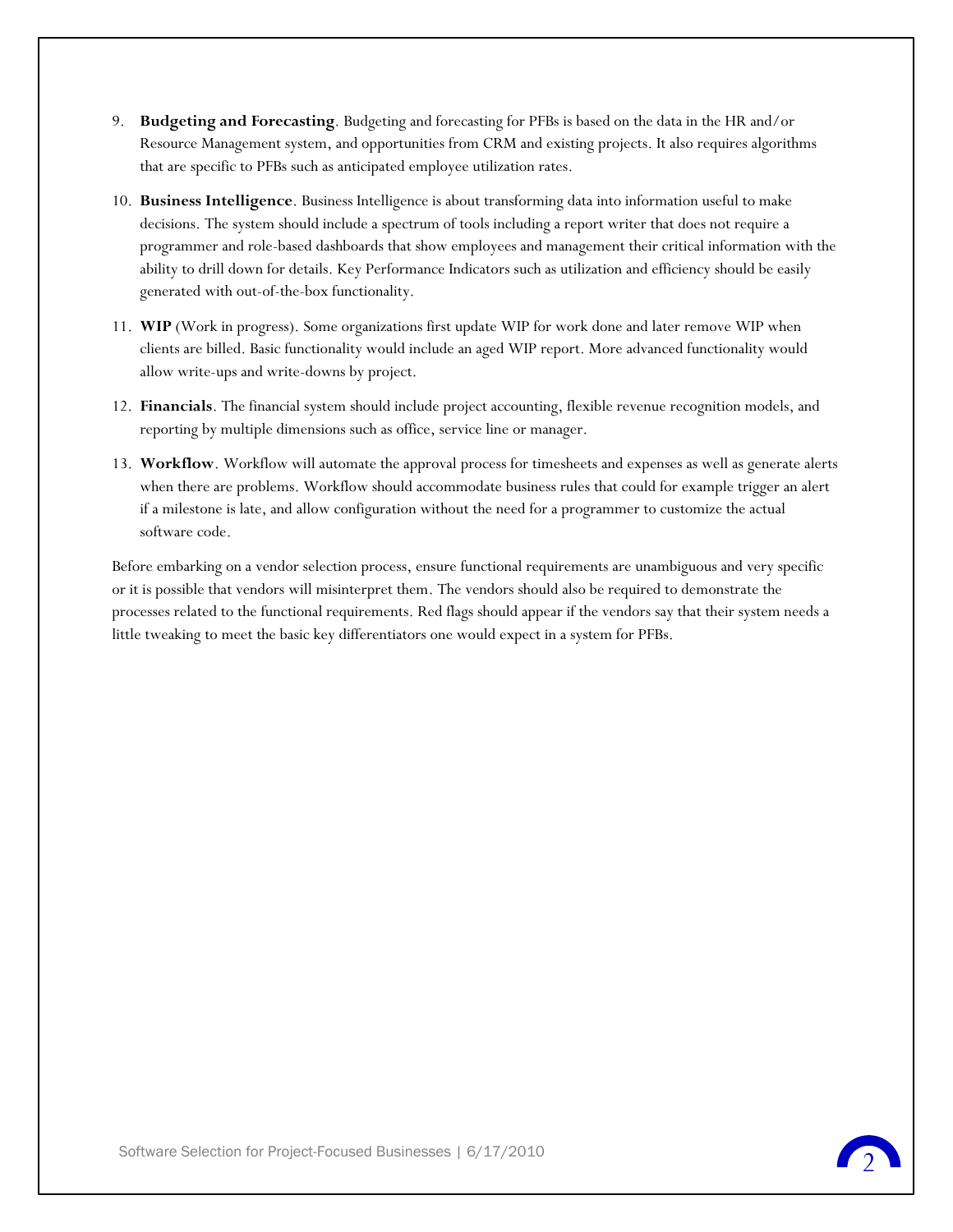#### Implementation Process

There are not only differences in functionality but also in a company's ability to implement the systems. Too often buying organizations spend most of their time evaluating the features in a system and not enough time evaluating the implementers of the software. There can be huge differences in capabilities and experience of the implementers. It is not sufficient for the implementers to know how the system works. They also should know how to align and optimize business processes with their software system and be aware of best practices for the PFB industry.

#### Vendor Viability

One would think that only the big vendors will survive in the long run, and that the safe bet is just to implement one of their systems. But the reality is that smaller vendors can be very profitable and not be in danger of going out of business. They have smaller overheads and don't need as many new clients each year as the big vendors. There is the risk that the smaller vendors will be bought out but it is not likely that the acquirer will abandon the acquired product if it is well established and uses recent technology. The trend by most of the vendors that have already purchased other vendors is to continue to invest in the products purchased – or risk the wrath of their new clients.

#### Technology

The underlying technology should be based on one of the leading software development tools and one of the leading databases. It should also provide three-tier architecture such that the user interface, business logic and database are all separated thereby maximizing performance. It is also highly desirable that the system be based on one unified database rather than multiple databases that need to be integrated. Integration also offers the advantage of real-time results throughout the system. The technology should allow end users to customize the system outside of source code so that future upgrades do not cause the customizations to break.

#### Support

Vendors differ in their ability to provide timely and professional support services especially if support is required for a global PFB. Not all vendors offer 24X7 with guaranteed response times. Not all vendors have dedicated support staff with knowledge-based tools and automated escalation should critical problems not be resolved on a timely basis. Not all support staff are trained to understand the specific functionality important to PFBs.

#### User Groups

Vendors typically offer annual user group conferences to demonstrate the latest enhancements, share best practices and allow attendees to network. Ideally the user groups should offer an opportunity to exchange ideas and discuss issues that are impacting today's PFBs.

#### Costs

The total costs of ownership should be considered in selecting a new system, which consist of license fees or annual subscription fees for SaaS (Software as a Service) solutions, implementation fees, infrastructure changes, maintenance fees and internal costs. Implementation fees as a ratio of license costs range from 1:1 to 3:1 depending on the complexity of the systems and the implementation methodology. Internal costs also vary based on complexity and implementation methodology and can be the highest cost of all. Vendors annually charge from 16-22% of the before discounted or list price of the software for maintenance fees. Some vendors charge additional fees for support. Organizations should prepare a discounted cash flow to properly compare the true costs of a new system.